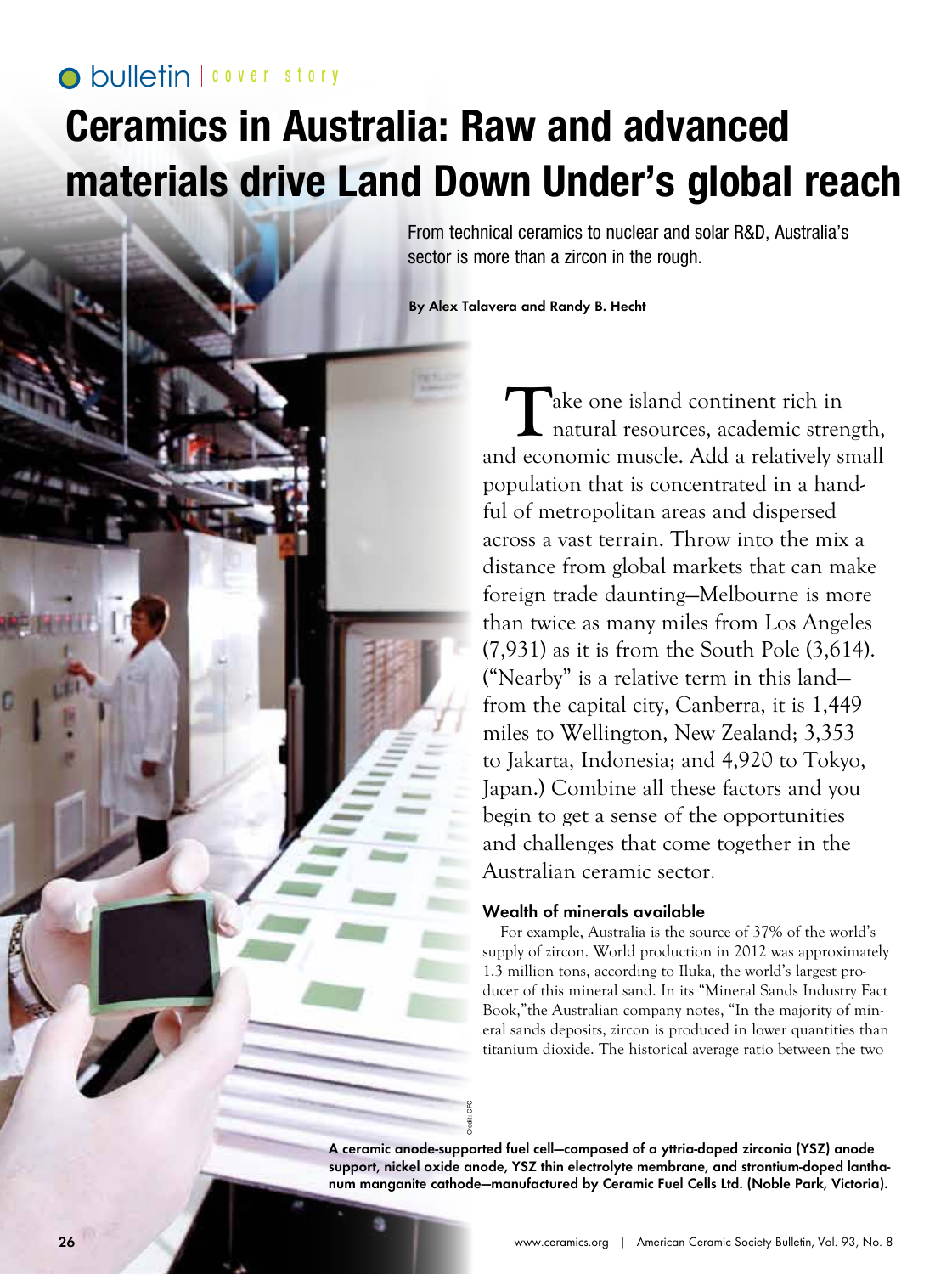

Geographic locations of major universities, research institutes, and primary mineral sand deposits in Australia.

mined product streams is in the range of 1:4 to 1:5. Iluka's Jacinth–Ambrosia mine in South Australia is the exception, with zircon accounting for approximately 50% of the assemblage of valuable heavy mineral." Approximately 50% of zircon is used in the ceramics sector, the company says, and demand for it is heavily concentrated in China (41%), Europe (25%), and Asia–Pacific (18%), whereas North America accounts for only 8% of global demand.<sup>1</sup>

Rare earths are another area of natural resource activity. The government agency Geoscience Australia estimates that the country's rare earths, reported as rare-earth oxides (REO), as of December 31, 2012, "amounted to 3.19 million tons (Mt) of economic demonstrated resources (EDR), 0.42 Mt of paramarginal resources, and 31.14 Mt of submarginal resources."

About 67% of Australia's accessible EDR comprises reserves as defined under the Joint Ore Reserve Committee (JORC) code." Of this, "33% of the EDR comprises published JORC code compliant measured and indicated resources in operating mines, deposits being developed for mining, and in deposits that have published scoping/ feasibility studies with positive results. There is a further 16.13 Mt REO in the inferred resources category."2

The agency adds, "Using available information, Geoscience Australia estimates that Australia's monazite resources are around 7.8 Mt. Assuming the REO content of monazite to be about 60%, the heavy mineral deposits could hold a resource of around 4.68 Mt contained REO. Currently, extraction of rare-earth elements from monazite is not viable because of the cost associated with disposal of thorium and uranium present in the monazite."

The Australia Nuclear Science and Technology Organisation (ANSTO), which is part of the country's Department of Industry, has been involved in rare-earth processing, analysis, and development for more than 20 years. Its ANSTO Minerals department processing capabilities extend from "rare earths that contain major economic minerals, such as monazite, bastnasite, and xenotime," to "rare earths from accessory, more complex mineral phases, such as apatite, zirconium/niobium minerals, and other less frequently exploited minerals." In addition, it has developed "conceptual studies to introduce new technology into existing mineral processing flow sheets" and been involved in "solvent extraction technologies used for production of separated rare-earth products."3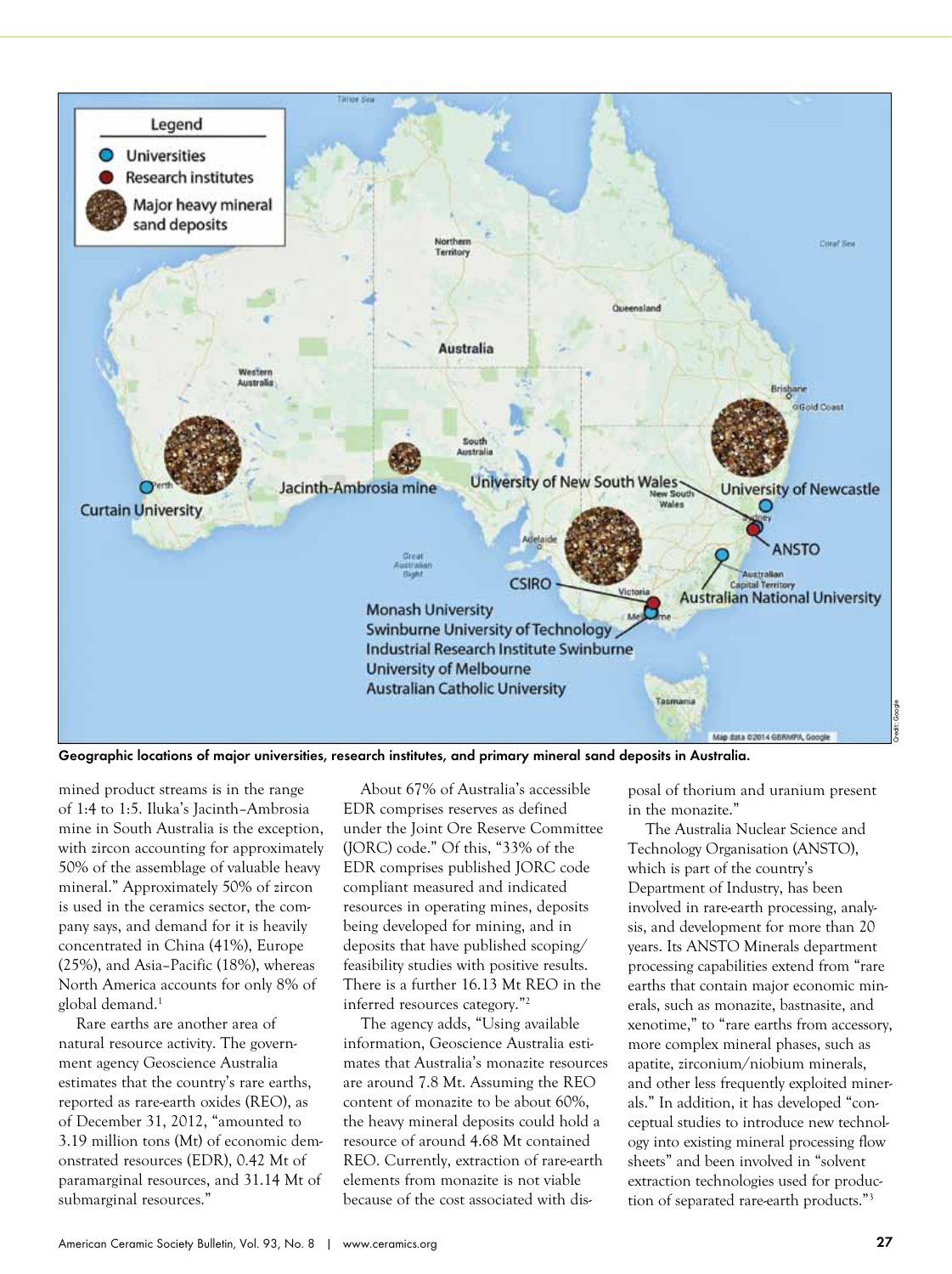## Ceramics in Australia: Raw and advanced materials drive Land Down Under's global reach

### Back-and-forth commercial transactions

But the ceramic sector's materials requirements and the parameters of Australia's domestic market can lead to commercial transactions that move across borders and back again. A case in point is the high-purity aluminum oxide and high-purity zirconia that are the principal raw materials used by Ceramic Oxide Fabricators, whose single biggest product is the  $\mathrm{SIRO}_2$  oxygen sensor. "None of those materials are refined to the high purity that we need in Australia, so we import most of our raw materials, because the market for these high-purity oxides in Australia is too small to justify refining them here," says Alan Walker, manager.

The company has a long-standing relationship with two suppliers in Japan, which also is the destination for some of its exported finished products. "The great majority of our sales are exports," Walker says. "We import raw materials from Japan, turn them into finished ceramics, and some of those finished ceramic products we export back to Japan."

Similarly, the company resells "various parts and materials that we can't or don't make here in Australia because the domestic market is too small," he adds. "In the United States, we have some companies who supply specialty insulation. The market in Australia for them is not particularly big, but we have had a very long-standing relationship with those suppliers." Its ties to the U.S. also include relationships with Oak Ridge National Laboratory, NASA, and Caltech. "To an engineer, those places are the pinnacle, and we're tremendously proud of the fact that even though it's only a very small part of what we do, that those very highly regarded organizations sometimes come to us."

#### Working with customers

Because Ceramic Oxide Fabricators' customers are for the most part in mature industries, such as automotive, "a lot of the changes that they adopt tend to be incremental rather than revolutionary," Walker says. For that reason, the company's focus is on increasing the accuracy and extending the life of its sensors. Fifteen years ago, their lifetime could be six months to one year. Today, a span of one year to 18 months is more common, and R&D efforts are targeting opportunities to enhance that aspect of performance. Areas of investigation include novel materials for and new configurations of oxygen sensors. "The intention would be to provide more precise control of combustion to improve fuel efficiency."

Like the size of the market, limited awareness of ceramic capabilities can pose additional constraints on the

## **The overachievers down under**

Steady growth and a stable economy make Australia a market worth watching.

#### By Alex Talavera and Randy B. Hecht

Australia sprawls across 2,988,901.76 square miles, an area slightly smaller than that of the 48 contiguous U.S. states. All that terrain is home to only 22,507,617 people—roughly 8% less than the combined populations of Ohio and Pennsylvania—and a labor force of 11.58 million.

But if the home team is small in numbers, it compensates with economic brawn. The *CIA World Factbook* notes that, as of 2012, Australia has achieved "more than 20 years of continued economic growth, averaging 3.5% a year" and that its economy is characterized by "contained inflation, very low public debt, and a strong and stable financial system." Until recently, its economic virtues also included consistently low unemployment. However, in August, the Australian Bureau of Statistics announced that the seasonally adjusted unemployment rate had risen to 6.4%, the highest in more than a decade.

The country's GDP (purchasing power parity) is \$998.3 billion, which makes it the 18<sup>th</sup> largest in the world and translates to \$43,000 per capita. Services generate 68.7% of GDP, followed by industry (27.4%), and agriculture (3.8%). Major industries include mining, industrial, and transportation equipment; food processing; chemicals; and steel. For 2013, the industrial growth rate was 3.2%.

Australia's trading partners are concentrated in the Asia–Pacific region. Leading destinations for the country's exports, which totaled \$251.7 billion in 2013, were China, Japan, South Korea, and India. The world's largest net exporter of coal,

Australia generates 29% of global coal exports. Its natural resource exports also include bauxite, iron ore, copper, tin, gold, silver, uranium, nickel, tungsten, rareearth elements, mineral sands, lead, zinc, diamond, natural gas, and petroleum. Additional exported commodities include meat, wool, alumina, wheat, and machinery and transport equipment. The country also is home to 37% of the world's zircon mining, although the mineral sands are mostly exported to trading partners, such as Japan for processing and then reimported into Australia for commercial use.

Imports for 2013 totaled \$245.8 billion and included machinery and transport equipment, computers and office machines, telecommunication equipment and parts, crude oil, and petroleum products. Top import trading partners are China, U.S., Japan, Singapore, Germany, Thailand, and South Korea. The U.S.–Australia Free Trade Agreement has been in effect since 2005 and made more than 99% of U.S. manufactured exports to Australia duty-free.

For information about trade or joint venture opportunities in Australia, contact the American Chamber of Commerce in Australia, the U.S. Chamber of Commerce Australia Working Group, or one of the regional Chamber of Commerce offices listed on the Embassy of Australia webpage. The Office of the U.S. Trade Representative maintains online market information about Australia, and the U.S. Commercial Service offers further information through an online library of resources related to doing business in Australia.  $\Box$ 

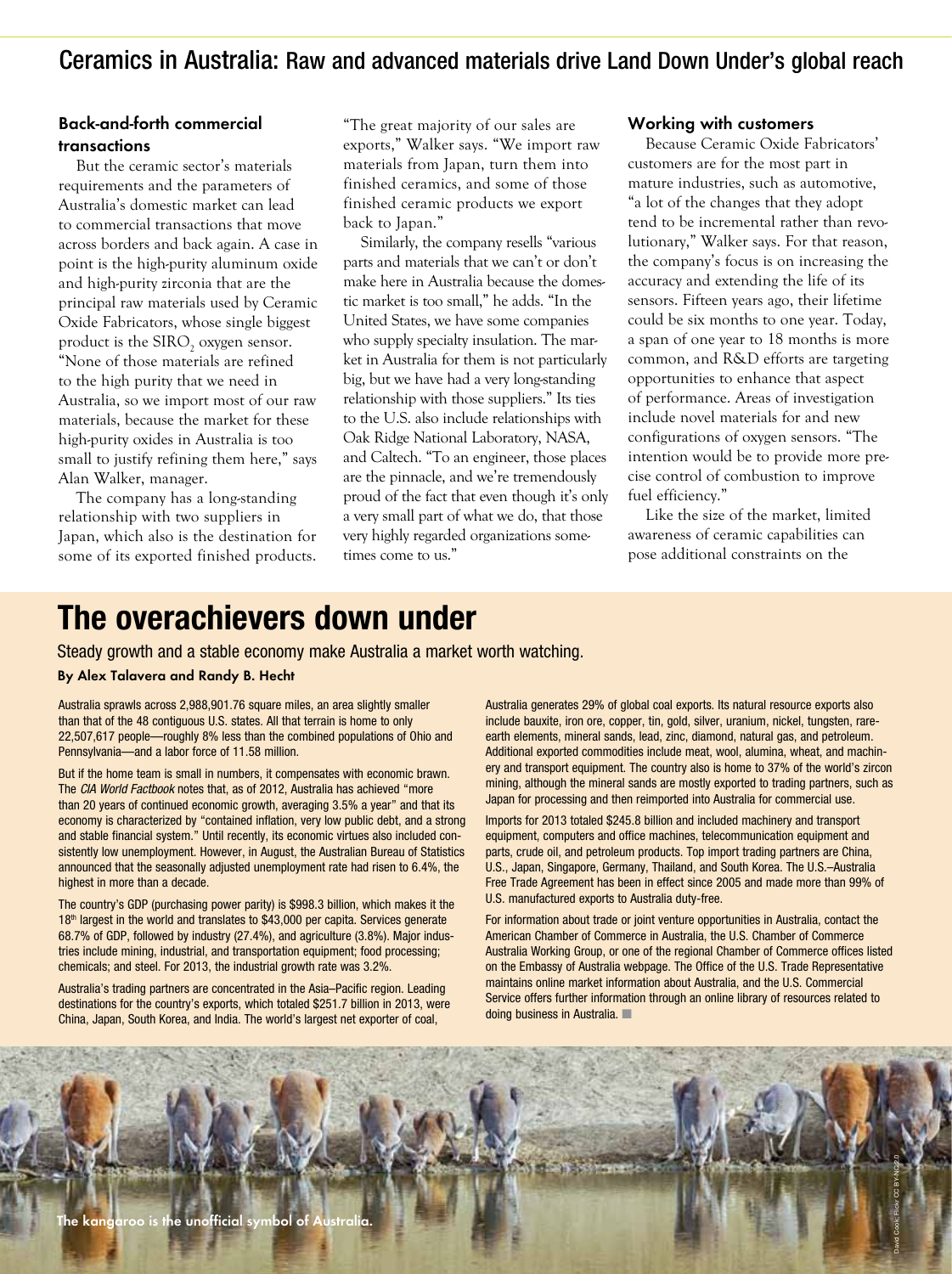industry. Morgan Advanced Materials Technical Ceramics exports close to 80% of what it produces in Melbourne, says Stuart Pratt, sales and marketing manager. On the domestic side, it must contend with prevalent "preconceived ideas about ceramic" that have their roots in memories of alumina ceramic as brittle and lacking strength—"so a lot of my work is almost a re-education of some of those ingrained fears that engineers have about ceramics."

"The usage of ceramic in Australia is not particularly high. Australia doesn't have a huge manufacturing base, so we would never survive just making ceramics and selling it in Australia. We have to consider that the world is our customer base and our marketplace," Pratt says.

"That's been a challenge over the years. People say, 'Oh, but you're over on the other side of the world.' And I have to say, in my working life here, that sort of perception has changed dramatically," he adds. That has happened, in part, thanks to another characteristic of the Australian ceramic sector—frequent collaborations by companies, research institutes, and government agencies on materials research, development, and commercialization.

Pratt takes pride in "the fact that Melbourne is the birthplace of toughened zirconia ceramic," which was invented by a team at the Commonwealth Scientific and Industrial Research Organisation (CSIRO), Australia's national science agency. "This business licensed that technology, licensed the patent for the material, and over the years we've improved it, developed it, and so on. I think a lot of people are surprised that our business was at the very forefront of toughened zirconia ceramic and that we still make, I believe, the best zirconia ceramic in the world."

Like Ceramic Oxide Fabricators, Morgan Advanced Materials Technical Ceramics is heavily invested in enhancing its existing applications—for example, components for severe service valves and broadening its customer base for those applications. Its business is focused on customized solutions and often develops replacements not for other ceramics, but, rather, metal parts.



Morgan Technical Ceramics manufactures a variety of advanced ceramic products for many applications including replacement of metal parts.

In response to demand from customers in industries such as mining and chemical processing, the company has developed the capability to manufacture larger parts. "Everybody wants to make a process line bigger so that they can get more capacity into it," Pratt says. However, given the "limitations on how big ceramic parts can be made," he does not see this trend continuing indefinitely: "I think we've got up to a level that caters to most applications."

But, as with Ceramic Oxide Fabricators, he is seeing increased demand for extended cycle time. "Twenty years ago, a plant would run for three months. Then it would have a close down and they would replace all the valves, pumps, and wear parts, and then they would run for another three months," he says. "The cost of a shutdown is enormous—not just the cost of the parts that you were having to replace, but the loss of productivity that you get while the plant is shut." Customers, therefore, are seeking the company's help in extending cycle time and reducing downtime.

The same goals apply within the company itself. "From the year dot [the year one] we've had a continuous improvement program," Pratt says. "To this day, we're always looking at more effective ways so that we can get more product out of the same amount of equipment and the same amount of man-hours. That's something that's enshrined in every successful business these days."

## Patnerships and sharing intellectual property

Public–private partnerships take on an added layer of complexity when technologies or products emerge from research at ANSTO, the government's nuclear science and technology agency.

"In some cases, technology fusion provides the company with materials and processes that will enable them to take or advance their opportunity in their specific domain," says Gerry Triani, research program leader in Nuclear Materials Science. "What we generally do is, we retain foreground technology in our nuclear space and assign rights to our partners to exploit the technology in their area of application." In some cases, that means that ANSTO ends up owning the patent, but the agency is "keen to seek licensing opportunities."

For example, "I currently hold a U.S. patent in solar, and in that space, we're looking for licensing opportunities with a number of companies, from hardware providers to module manufacturers," he says. "We feel that we shouldn't be the gatekeepers of the intellectual property and that it should be exploited. This IP was generated through our collaborative program in solar through the Cooperative Research Centre for Polymers. We're looking to find licensing opportunities with partners globally to make sure that the IP is available to innovative companies."

ANSTO has a record of success in incubating IP, creating seed companies internally, and then selling those com-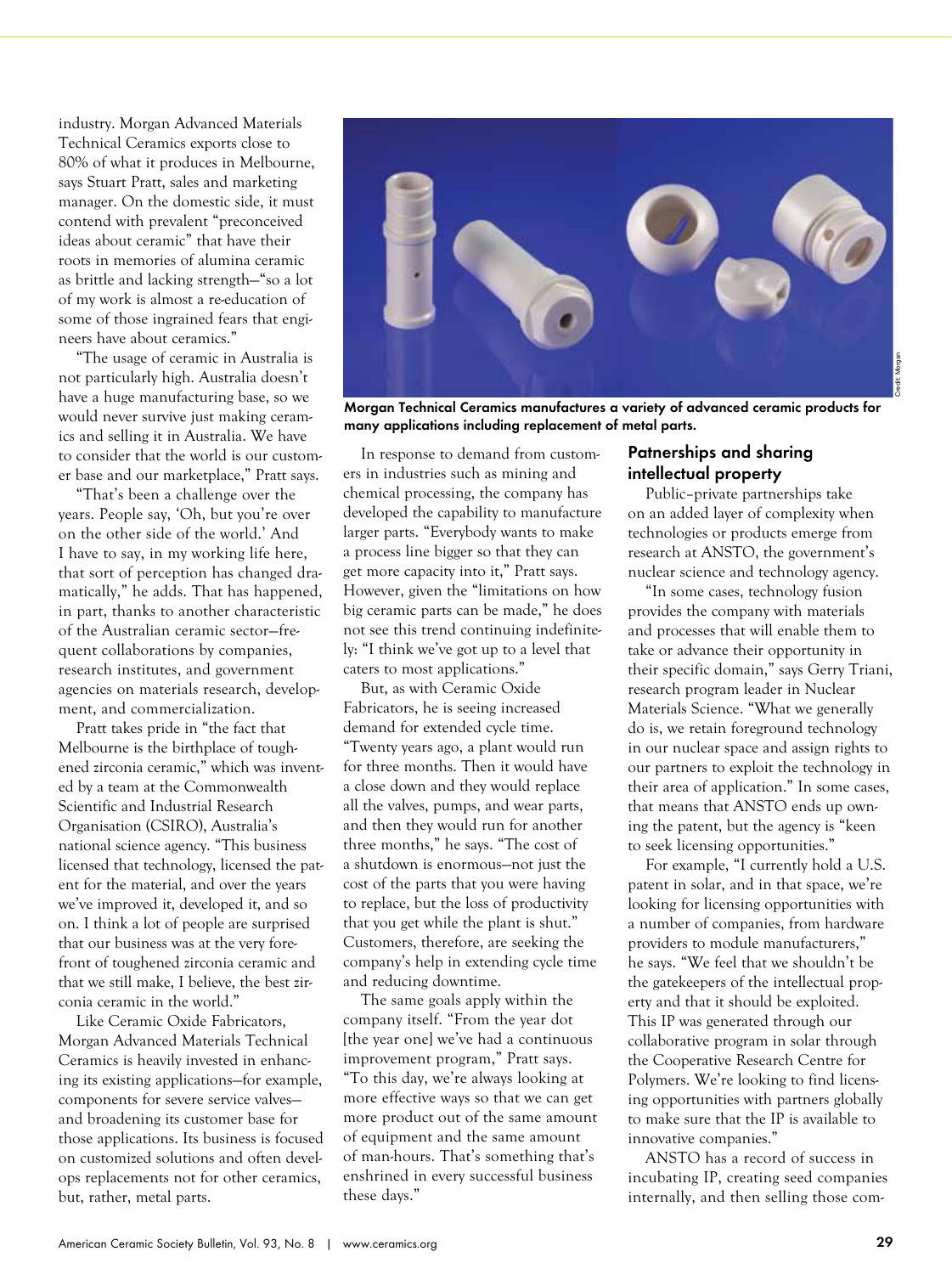## Ceramics in Australia: Raw and advanced materials drive Land Down Under's global reach



ANSTO's synroc hot isostatic pressing technology can reduce radioactive waste volume. Metal cans are loaded with radioactive nuclides and a ceramic powder, and then hot isostatic pressed an encapsulate solid waste for disposal into a respiratory.

panies. One example is Ceramisphere Ltd., a business that was spun off ANSTO's materials chemistry labs and has "developed a generic platform for delivering controlled release of active molecules" for such applications as "anticorrosion and biocidal coating,

including delivery of therapeutics and vaccines." Another technology company, Biogill Ltd., works in wastewater treatment using "ANSTO's IP in nanoceramic membranes, which consume nutrients in the wastewater using biomass."

Immobilization of nuclear waste is

the primary area of focus at ANSTO's Materials Engineering Institute, which developed titanate ceramics for that purpose and continues to pursue advances in that arena. "We use a technology called hot isostatic pressing, and anything that looks good—whether it's glass, ceramic, or glass-ceramic—we'll press it as a dense solid for nuclear waste immobilization," says Lou Vance, chief scientist at Wasteforms Research. "Because we don't have any high-level waste in Australia, we use this information to develop these sorts of solids for high-level waste immobilization. What we want to do is to partner with engineering companies in other countries that actually have the nuclear waste, where we'd provide advice on the composition of the solids."

Further out on the horizon, "We have this waste from the production of molybdenum-99, a radiopharmaceutical that's used in cancer treatment and diagnosis," Vance says. "We're gearing up in the next two or three years to increase our generation of this material, which produces what is known as intermediate-lev-

## Directory of Australian ceramics industry, associations, and institutes

#### COMPANIES AND COMMERCIAL ENTERPRISES

Note: For links to information about and contact details for ceramic tile companies in Australia, see the Australian Tile Council listing in the **Associations and Research Institutes** section of this directory.

#### **AZoM.com**

Suite 24, 90 Mona Vale Road Warriewood, New South Wales 2102 Phone: +61 2 9999 0070 Fax: +61 2 9999 0071 E-mail: info@azom.com (general inquiries) Website: www.azom.com

AZoM publicizes news, views, and developments in the materials science community to increase use of advanced materials by the engineering and design community worldwide.

#### **Ceramic Fuel Cells Ltd.**

170 Browns Road Noble Park, Victoria 3174 Phone: +61 3 9554 2300 Fax: +61 3 9790 5600 E-mail: info@cfcl.com.au Website: www.cfcl.com.au

CFC develops, manufactures, and markets solid oxide fuel cell technology and products developed for small-scale, microcombined heat and power, and distributes generation applications that cogenerate electricity and heat for homes and businesses. The company notes that its technology has achieved "the world's highest electrical efficiency from

a small-scale generator (up to 60%)" and "reduces carbon dioxide emissions by more than two-thirds compared to coal-fired electricity generation."

#### **Ceramic Oxide Fabricators**

83 Wood Street Eaglehawk, Victoria 3556 Phone: +61 3 5446 3489/+61 3 5446 8151 Fax: +61 3 5446 1215 E-mail: ceramics@cof.com.au Website: www.cof.com.au

Ceramic Oxide Fabricators works in the manufacture and distribution of advanced ceramic components for abrasion, corrosion, and electrical resistance; laboratory ware; thermocouple sheaths and insulators; and zirconia-based oxygen sensors. Its business extends to importation and distribution of advanced ceramics. The company's family of products encompasses solid electrolyte oxygen sensors, laboratory crucibles, low-wear clutch parts, wire guides, furnace components, thermocouple components, bearings, water knife nozzles, and radar insulators.

#### **Hitech Materials Pty. Ltd.**

60/62 Murray Park Road Wollongong, New South Wales 2525 Phone: +61 419 991 930 E-mail: info@hitechmaterials.com.au Website: www.hitechmaterials.com.au

Hitech is an independent, materials engineering consultancy founded in 2008 by Phil Walls, Ph.D., that focuses on improving plant performance and reducing maintenance costs and down time.

#### **Iluka Resources Ltd.**

Level 23 140 St. Georges Terrace Perth, Western Australia 6000 GPO Box U1988 Perth, Western Australia 6845 Phone: +61 8 9360 4700 E-mail contact form: www.iluka.com/products/ product-enquiry Website: www.iluka.com

Iluka's focus is mineral sands product exploration, project development, mining and processing, and marketing. Established 60 years ago in Australia, where most of its production base remains, it has had mining and processing operations in the U.S. for more than 40 years. The company notes that it is "the major producer of zircon globally and a significant producer of the high-grade titanium dioxide products of rutile and synthetic rutile."

#### **Morgan Technical Ceramics Australia Pty. Ltd.**

30-36 Birralee Road, Regency Park Adelaide, South Australia 5010 Phone: +61 8 8243 5300

4 Redwood Drive Melbourne, Victoria 3168 Phone: +61 3 9550 9144

5-21 Amour Street Sydney, New South Wales 2212 Phone: +61 2 9772 5600

34 Aerodrome Road Caboolture, Queensland 4510 Phone: +61 7 5433 7100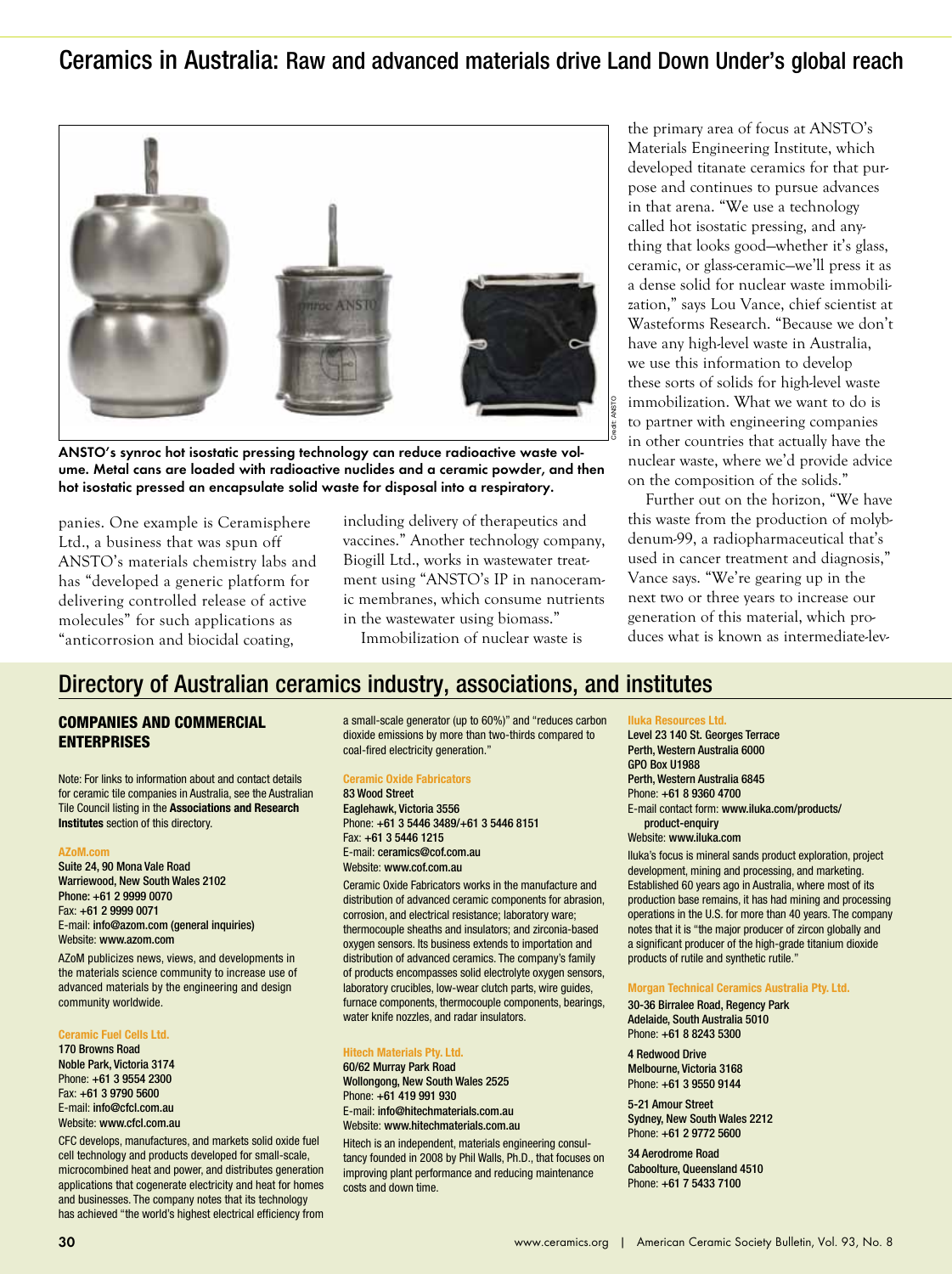el waste—about 5,000 liters a year. We're in the stage of detailed engineering to produce a plant to immobilize this material in a glass-ceramic. This engineering plant is probably our main focus and activity at present."

"That will be the first-of-a-kind plant of the hot isostatic pressing technology for actual nuclear waste," Triani adds. "It will be done in a way that it will be in line with our nuclear medicine production facility, and it will be done remotely, in a hot cell to demonstrate the robustness of this technology."

ANSTO is open to working with U.S. researchers and companies in pursuit of joint ventures, joint research, and commercialization and is in the process of completing a Cooperative Research and Development Agreement (CRADA) with Savannah River Laboratory in the U.S. "The object of this CRADA is to study these waste solids produced by melting versus hot isostatic pressing," Vance says. "In Britain, hot isostatic pressing is the baseline technology now, because we've been collaborating with them for



Trelleborg Engineered Systems (Brisbane, Queensland) manufactures a variety of products, including those related to mining and mineral processing. One example is this cyclone underflow launder for iron ore, which is lined with glue in ceramic mats.

years. We've worked with researchers from Japan and France over the years. But we've never worked with companies to actually engineer a plant to do the job, basically because in all countries the immobilization of nuclear waste, while considered important, is a bit low on funding these days."

"We leverage our know-how and technology into other areas of classical ceramic application," adds Triani, who is working with U.S. companies—including several start-ups on the west coast—on solar projects. "We are developing our ceramic powders and films for their applications. These connections have

#### Lot 13 Cutler Road Jandakot, Western Australia 6064 Phone: +61 8 9417 9600 Website: www.morgantechnicalceramics.com

Launched in 2003 with the merger of Morgan Advanced Ceramics and Morgan Electro Ceramics, Morgan Technical Ceramics uses ceramics, glass, precious metals, and related materials to develop engineered solutions for clients in the electronics, energy, healthcare, industrial, petrochemical, security and defense, and transport industries.

The scope of its ceramic production capabilities includes compaction pressing, ceramic injection molding, extrusion, isostatic pressing (dry and wet bag), green machining, laser cutting, diamond grinding, metalizing (refractory, thick film, and thin film), and laser marking. It also offers such testing and verification services as CMM (3D measurement), scanning, X-ray thickness, vacuum leak testing, pressure testing, mechanical strength testing, and thermal cycling.

#### **Palmer Technologies Pty. Ltd** PO Box 513

New Farm, Queensland 4005 Phone: +61 7 3852 4448 Fax: +61 7 3852 4934 E-mail contact form: www.palmertechgroup.com/ contact.php

Website: www.palmertechgroup.com

Palmer is an engineering cosultancy headed by Greg Palmer, Ph.D., that specializes in improving the engineering and reliability of refractory concrete structures.

#### **Shinagawa Refractories Australasia Pty. Ltd.**

Head office: 23 Glastonbury Avenue Unanderra, New South Wales 2526 Phone: +61 2 4221 1700 Fax: +61 2 4221 1795

Kwinana plant: 1 Beard Street Naval Base, Kwinana, Western Australia 6165 Phone: +61 8 9410 8700 Fax: +61 8 9410 8799 E-mail: info@shinagawa.com.au Website: www.shinagawa.biz

Shinagawa Refractories Australasia is the successor to Shinagawa Thermal Ceramics, the largest manufacturer and supplier of quality, cutting-edge refractory products and insulating materials in the region. The company markets refractory solutions for all heat-intensive industries in the region, including iron and steel, aluminum and alumina, mineral processing, nonferrous metals, petrochemicals, and power generation, among other sectors. It conducts tests and trials of new and improved materials at an in-house pilot plant, and its research and development activities are enhanced by access to technology from its parent company, Shinagawa Refractories of Japan, and technical exchange agreements with refractory manufacturers worldwide.

#### **Trelleborg Engineered Systems Australia**

515 Zillmere Zillmere, Brisbane, Queensland 4034 Phone: +61 7 3866 7444 Fax: +61 7 3263 4912

#### 25 Glassford Road, Kewdale

Perth, Western Australia 6105 Phone: +61 8 9256 6000 Fax: +61 8 9353 5990 E-mail: tqr.info@trelleborg.com Website: www.trelleborg.com.au

Trelleborg Engineered Systems offers engineered rubber products for offshore, infrastructure, construction, and marine industries. The company focuses on specialty engineered products, such as acoustic isolation systems, movement supports for structures, specialty water seals, and sheeting for industrial and mining applications. Trelleborg Engineered Systems is part of the worldwide Trelleborg Group, founded in 1905, that specializes in advanced polymers for high-performance industrial environments.

#### **Weir Minerals Australia Ltd.**

Level 3, 1 Collins Street Melbourne, Victoria 3000 Phone: +61 2 9934 5100 Fax: +61 2 9934 5201 E-mail: robb.clawson@weirminerals.com

#### 1 Marden Street

Artarmon, New South Wales 2064 Phone: +61 2 9934 5100 Fax: +61 2 9934 5201 E-mail: australiansales@weirminerals.com Website: www.weirminerals.com/weir\_minerals\_ australia.aspx

Weir provides diverse slurry equipment solutions—including pumps, valves, hydrocyclones, and linings—for mining, transportation, milling, processing, and waste management applications. Weir Group operates about 200 manufacturing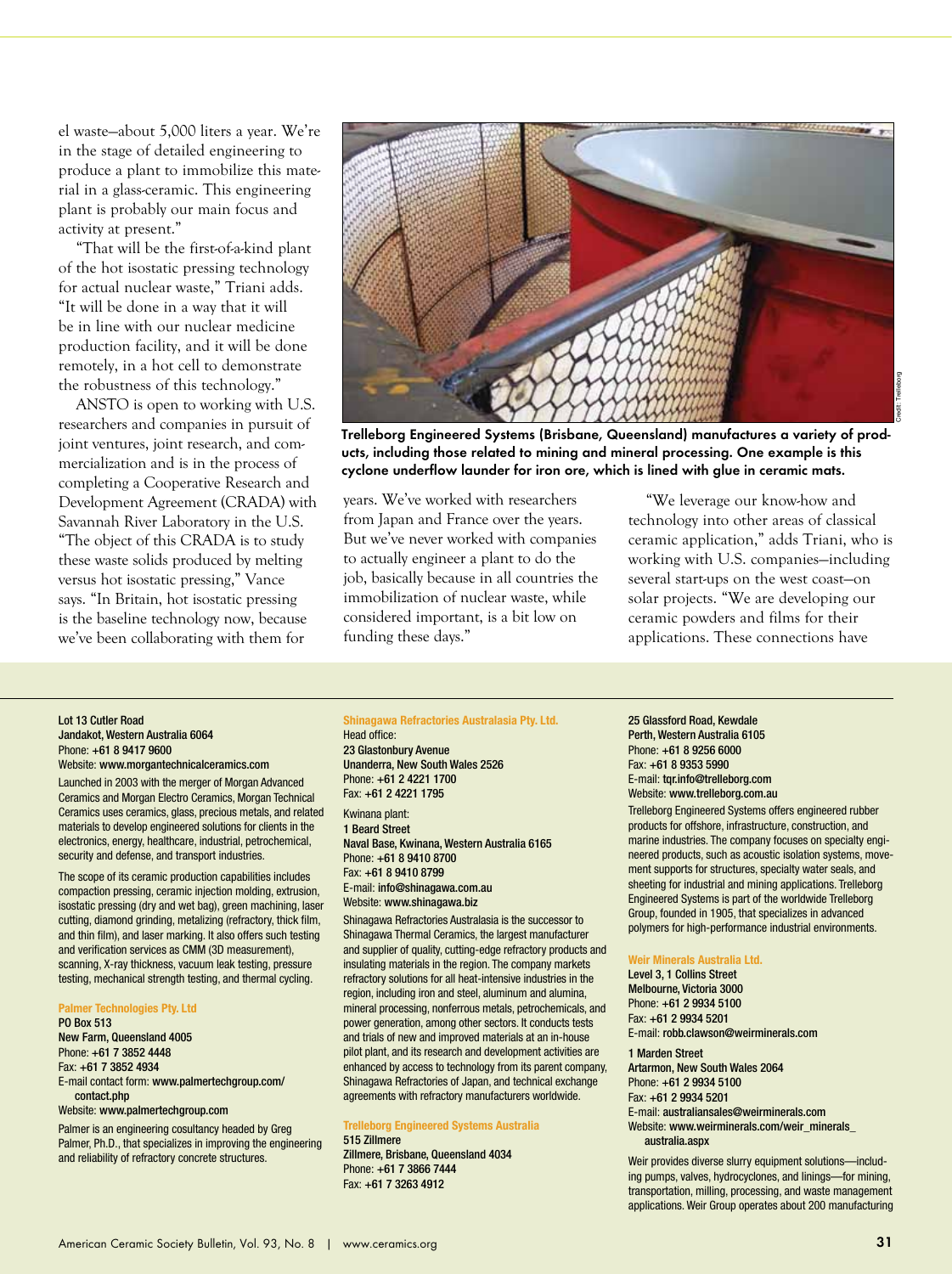## Ceramics in Australia: Raw and advanced materials drive Land Down Under's global reach

come about through an evolution of other technologies that we actually have here at ANSTO, such as sol–gel processing and atomic layer deposition." Examples include perovskite ceramics and piezoelectric ceramics for sonar application.

Looking ahead to the next five to ten years, ANSTO will



Carolina Tallon is a postdoctoral researcher at the University of Melbourne.

continue to monitor trends and emerging technologies in the immobilization of nuclear waste, which it regards as an area of continuing market opportunities. "There's quite a bit of interest in countries that house nuclear energy programs," Vance says. "When the plans for those countries are more advanced, we'd be seriously interested in engaging engineering companies to actually do the work. It's a bit odd, actually—in Australia we don't have even a low-level waste dump after all this time, and yet we've been working with academics and the practicalities of nuclear waste for about 35 years."

Another key driver of future business at ANSTO is expanded production of molybdenum-99, the base material for nuclear medicines used to diagnose cancer, heart disease, and muscular and skeletal conditions. "At the same time, within the nuclear science and technology portfolio, we're also developing inorganic sorbent materials for our next-generation radioisotope medical generators that will be used in positron emission tomography imaging," Triani says. "Our outreach

## Directory of Australian ceramics industry, associations, and institutes

and service facilities in more than 70 countries worldwide. Its Artarmon, New South Wales, location is the only fully integrated slurry pump facility in the world.

#### UNIVERSITIES

#### **Australian Catholic University**

The university has campuses in Ballarat, Brisbane, Canberra, Melbourne, North Sydney, and Strathfield. Contact details by campus: www.acu.edu.au/about\_acu/ our\_university/contact

Website: www.acu.edu.au

#### **Australian National University**

Canberra, ACT 0200 Phone: +61 2 6125 5111 (general switchboard) Phone: +61 2 6125 0330 (business and government) E-mail: innovation@anu.edu.au Website: www.anu.edu.au

#### **Curtin University Australia**

Main Campus: Kent Street, Bentley, Perth, Western Australia 6102 Additional campuses: Curtin Sydney, Curtin Sarawak, Curtin Singapore Jane Coole, Director of External Relations Phone: +61 8 9266 1868 Fax: +61 8 9266 3175 E-mail: jane.coole@curtin.edu.au Website: www.curtin.edu.au

#### **Monash University**

Monash University has campuses in Berwick, Caulfield, Clayton, Parkville, and Peninsula. The university also operates a campus in Malaysia, a joint graduate school in China, a learning center in Italy, and a research center in India, and it offers courses at other locations, including Monash South Africa.

Contact details by campus: www.monash.edu.au/ people/contact.html

Website: www.monash.edu.au

#### **Swinburne University of Technology**

The university has campuses at Croydon, Hawthorn, Melbourne, Prahran, Wantirna, and Sarawak. Contact details by campus: www.swinburne.edu.au/ contacts-campuses/campuses/index.html Phone: +61 3 9214 8000 (main switchboard) Staff directory: www.swin.edu.au/directory Website: www.swinburne.edu.au

#### **Industrial Research Institute Swinburne (IRIS)**  Contact: Sally McArthur, director Phone: +61 3 9214 8452

E-mail: smcarthur@swin.edu.au Website: www.swinburne.edu.au/engineering/iris

As a whole, Swinburne targets research in niche and developing markets and prides itself on its "innovation and excellence in applied research." The university's "research, development, and deployment activities" are concentrated in the areas of future manufacturing, sustainable futures, digital frontiers, personal and societal well-being, and inspirational science and technology.

Within that context, IRIS is the center for manufacturing research at the university and defines its core area of interest as surface science and interface engineering. Areas of inquiry encompass biointerface engineering and analysis, electron microscopy and characterization, laser and plasma deposition technologies, rapid prototyping and manufacturing, and robotics and noncontact inspection. The faculty includes ACerS Fellow Christopher Berndt, who also is an adjunct professor at Stony Brook University in New York and whose research focus is thermal spray technologies.

#### **University of Melbourne**

The University has campuses at Burnley, Creswick, Dookie, Parkville, Shepparton, Southbank, and Werribee. Directory of contacts for commercial inquiries:

www.commercial.unimelb.edu.au/contact-us Chemical and Biomolecular Engineering Department Phone: +61 3 8344 7441 Fax: +61 3 8344 4153

E-mail: eahod-chemeng@unimelb.edu.au Website: www.unimelb.edu.au.

The School of Engineering's Chemical and Biomolecular Engineering Department includes a Ceramics and Minerals Processing Group that works on the development of

"fundamental knowledge in suspension rheology, colloid and surface chemistry in order to improve processing of ceramics and minerals." Research interests encompass ceramics processing, minerals processing, and surfaces and modeling.

#### **University of Newcastle**

The University has campuses in Newcastle Callaghan, Newcastle City, Central Coast, Port Macquarie, Singapore, and Sydney.

Contact details by campus: www.newcastle.edu.au/ contact

Website: www.newcastle.edu.au

#### **University of New South Wales**

The University has campuses at Kensington, Paddington, and Canberra.

Contact details by campus: www.unsw.edu.au/contacts Website: www.unsw.edu.au

One of the leading research-intensive universities in the Asia–Pacific region, the University of New South Wales is "investing considerable resources in particular areas where we feel we can make a difference" and "identifying emerging problems and opportunities, and moving to meet the challenge." Faculty and researchers work in collaboration with external partners from industry, government, and other organizations to fulfill this mission.

Among the university's areas of research strengths are biomedical sciences; water, environment, and sustainability; next-generation materials and technologies; and ICT, robotics, and devices. Within that frame of reference, research focuses on such areas as nanomaterials, silicon solar cells, superconductors, and building materials.

#### ASSOCIATIONS AND RESEARCH INSTITUTES

#### **Australian Ceramic Society**

Website: www.austceram.com

The Australian Ceramic Society is dedicated to "furthering all aspects of ceramics in science, industry, research, trade, and art." Its Federal Council includes representatives from New South Wales, Victoria, and Western Australia, each of which "operates autonomously with its own committee."